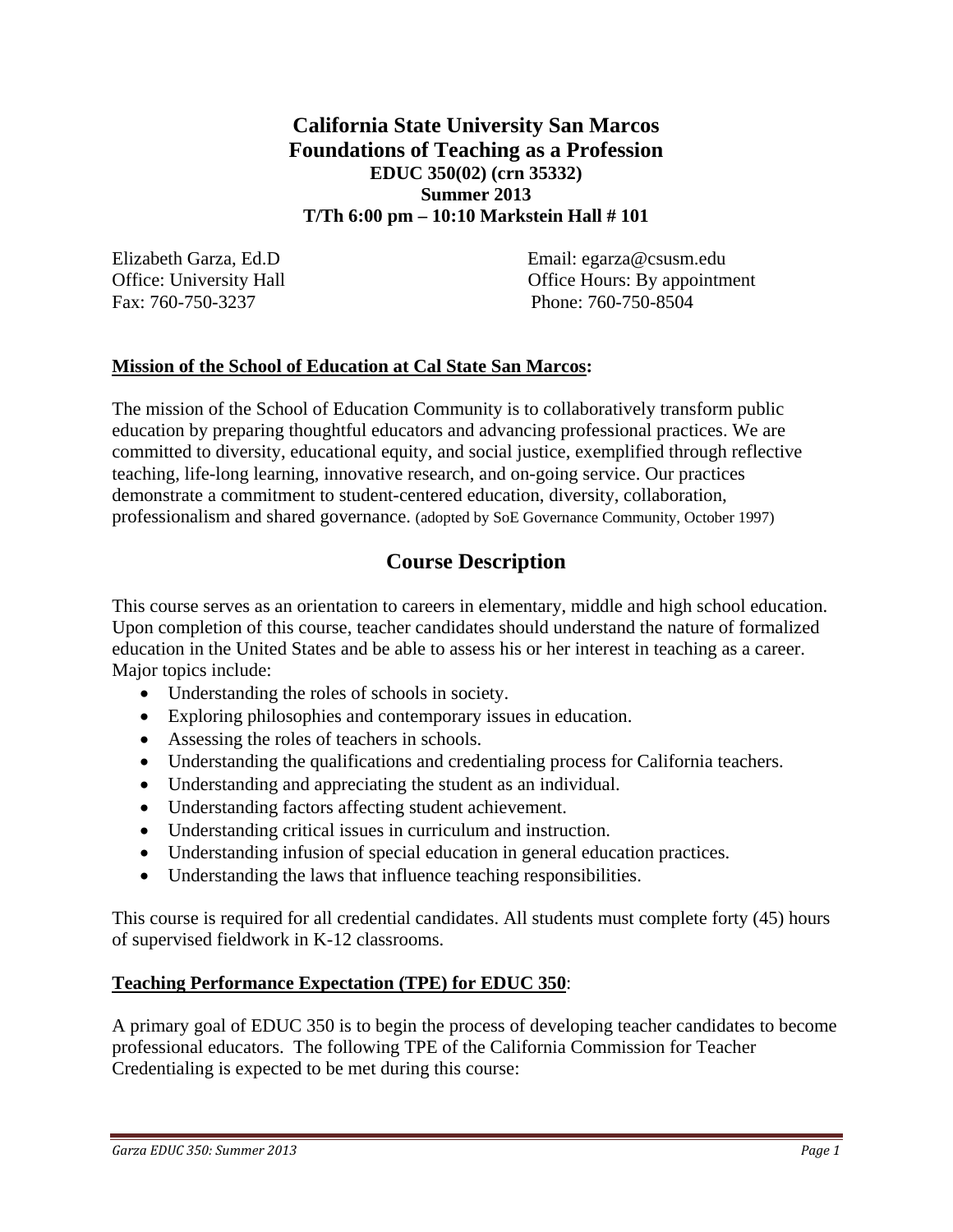## **TPE 12: Professional, Legal and Ethical Obligations**

Candidates are aware of their own personal values and biases and recognize ways in which these values and biases affect the teaching and learning of students. They resist racism and acts of intolerance. Candidates appropriately manage their professional time spent in teaching responsibilities to ensure that academic goals are met. Candidates for a Teaching Credential understand and honor legal and professional obligations to protect the privacy, health, and safety of students, families, and other school professionals. They are aware of and act in accordance with ethical considerations and they model ethical behaviors for students. Candidates understand and honor all laws relating to professional misconduct and moral fitness.

## **Teaching Performance Assessment for Developing as a Professional Educator**

The successful completion of the personal philosophy assignment is a requirement for completion of this course and is a component of partially meeting the TPE described above. This statement will be used for assessment both in the course and at completion of the School of Education program. Retain an electronic copy of your statement for submission for your portfolio at the completion of your teacher education program.

## **Authorization to Teach English Learners:**

The Cal State San Marcos credential programs have been specifically designed to prepare teachers for the diversity of languages often encountered in California public school classrooms. The authorization to teach English learners is met through the infusion of content and experiences within the credential program, as well as additional coursework. Students successfully completing this program receive a credential with authorization to teach English learners. (approved by CCTC in SB 2042 Program Standards, August 2002)

### **Special Education Inclusion:**

Consistent with the intent to offer a seamless teaching credential in the School of Education, this course will introduce the collaborative infusion of special education competencies that reflect inclusive educational practices. Students will demonstrate knowledge of laws and dispositions that relate to special education through a variety of activities such as the viewing and analysis of the video F.A.T. City, reading and analysis of special education law, and *Creating an Inclusive School*.

**Students with Disabilities Requiring Reasonable Accommodations:** Students are approved for services through the Disabled Student Services Office (DSS), CRA 4300. This office can be contacted by phone at (760) 750-4905, or TTY (760) 750-4909. Students authorized by DSS to receive reasonable accommodations should meet with their instructor during office hours or, in order to ensure confidentiality, in a more private setting.

**All University Writing Requirement**: In keeping with the All-University Writing Requirement, all 3 unit courses must have a writing component of at least 2,500 words (approximately). This will be met through written assignments.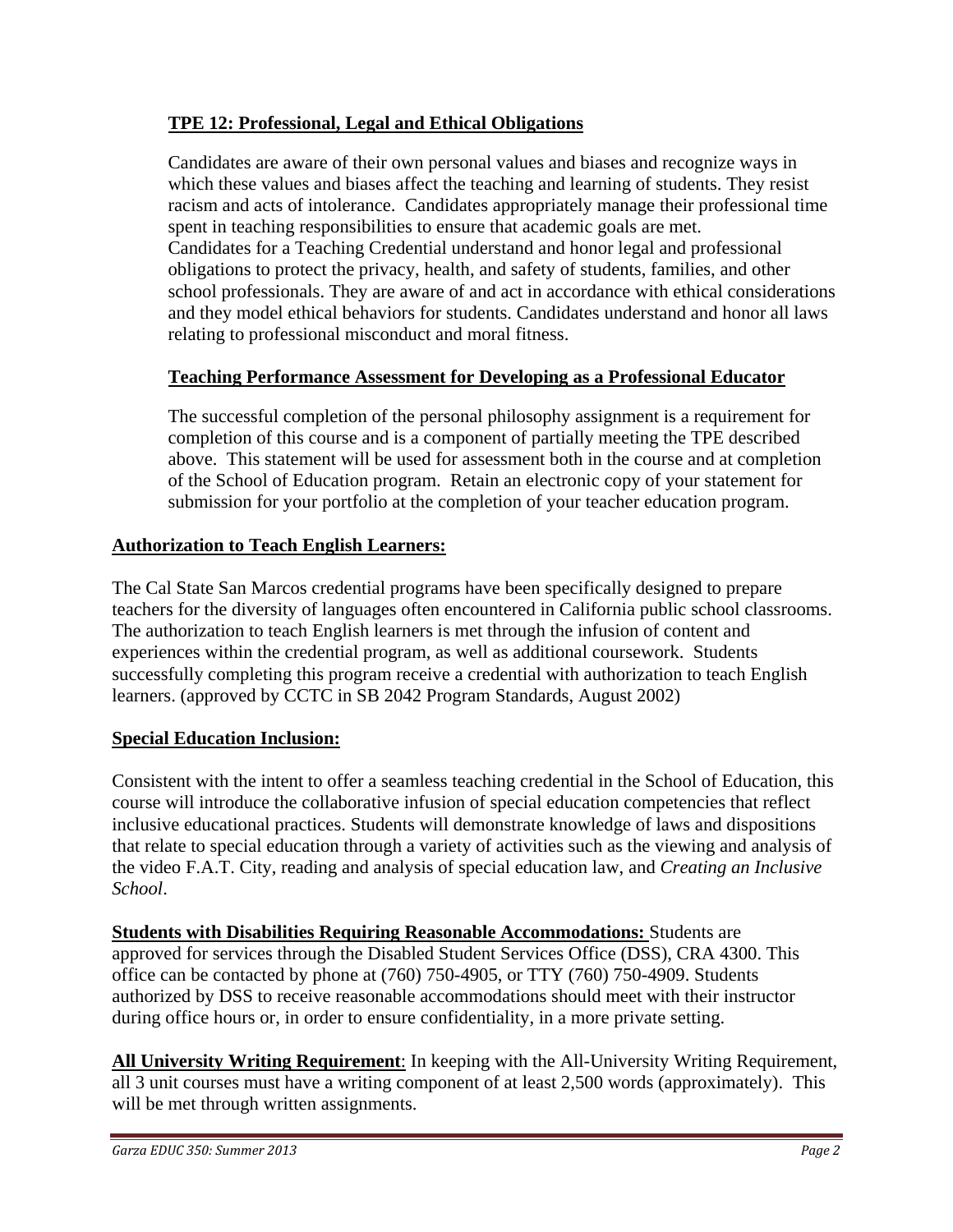## **CSUSM Academic Honesty Policy:**

Students will be expected to adhere to standards of academic honesty and integrity, as outlined in the Student Academic Honesty Policy. All written work and oral presentation assignments must be original work. All ideas/materials that are borrowed from other sources must have appropriate references to the original sources. Any quoted material should give credit to the source and be punctuated with quotation marks.

Students are responsible for honest completion of their work including examinations. There will be no tolerance for infractions. If you believe there has been an infraction by someone in the class, please bring it to the instructor's attention. The instructor reserves the right to discipline any student for academic dishonesty in accordance with the general rules and regulations of the university. Disciplinary action may include the lowering of grades and/or the assignment of a failing grade for an exam, assignment, or the class as a whole."

Incidents of Academic Dishonesty will be reported to the Dean of Students. Sanctions at the University level may include suspension or expulsion from the University.

#### **Plagiarism:**

As an educator, it is expected that each student will do his/her own work, and contribute equally to group projects and processes. Plagiarism or cheating is unacceptable under any circumstances. If you are in doubt about whether your work is paraphrased or plagiarized see the Plagiarism Prevention for Students website http://library.csusm.edu/plagiarism/index.html. If there are questions about academic honesty, please consult the University catalog.

#### **Use of Technology:**

Students are expected to demonstrate competency in the use of various forms of technology (i.e. word processing, electronic mail, Cougar Course, use of the Internet, and/or multimedia presentations). Specific requirements for course assignments with regard to technology are at the discretion of the instructor. Keep a digital copy of all assignments for use in your teaching portfolio. All assignments will be submitted online, and some submitted in hard copy as well.

### **Electronic Communication Protocol**

Electronic correspondence is a part of your professional interactions. If you need to contact the instructor, e-mail is often the easiest way to do so. It is my intention to respond to all received emails in a timely manner. Please be reminded that e-mail and on-line discussions are a very specific form of communication, with their own nuances and etiquette. For instance, electronic messages sent in all upper case (or lower case) letters, major typos, or slang, often communicate more than the sender originally intended. With that said, please be mindful of all e-mail and online discussion messages you send to your colleagues, to faculty members in the School of Education, or to persons within the greater educational community. All electronic messages should be crafted with professionalism and care.

Things to consider:

- Would I say in person what this electronic message specifically says?
- How could this message be misconstrued?
- Does this message represent my highest self?
- Am I sending this electronic message to avoid a face-to-face conversation?

In addition, if there is ever a concern with an electronic message sent to you, please talk with the author in person in order to correct any confusion.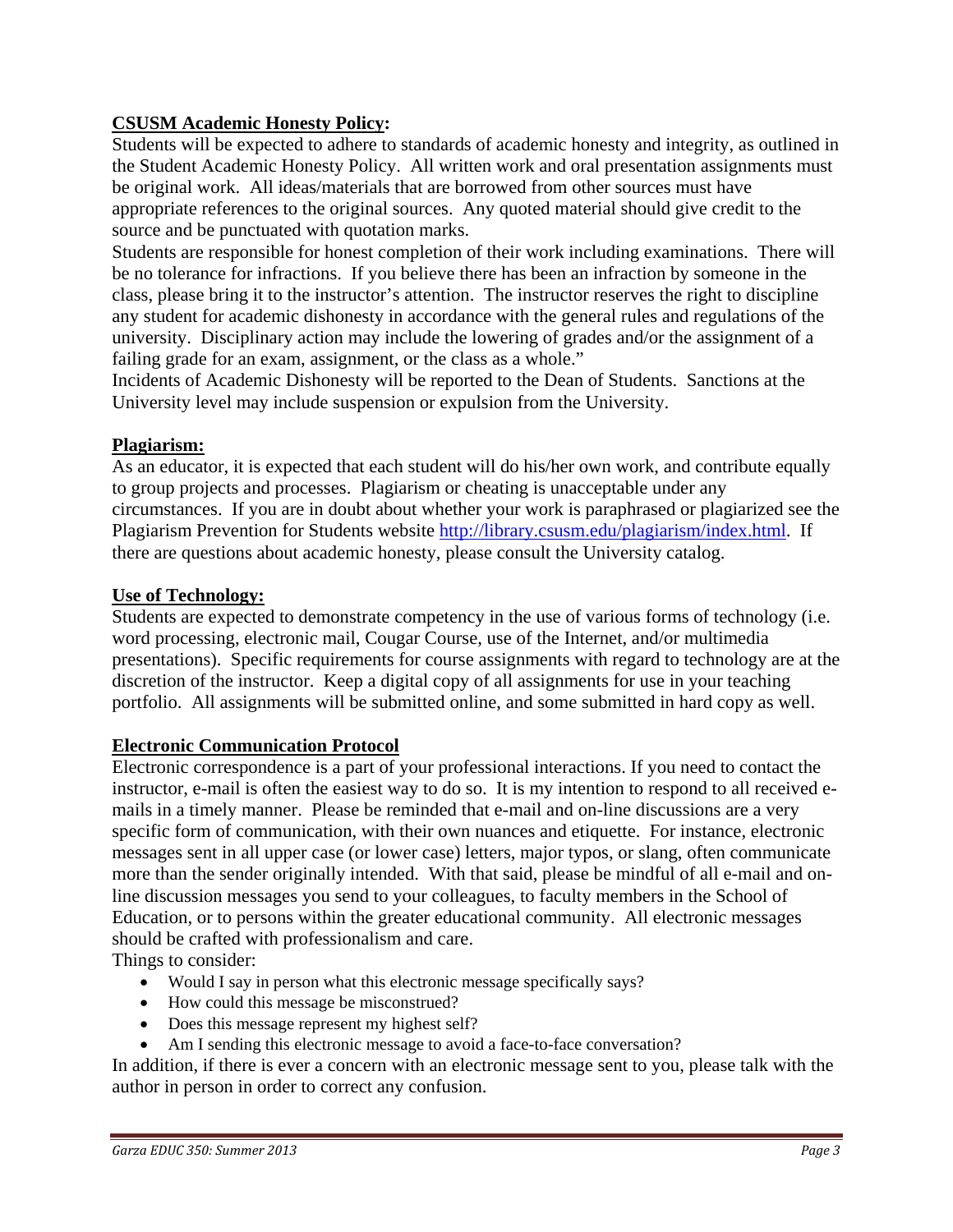## **Credential Program Recommendations:**

As one of several evaluation methods, EDUC 350 course instructors are asked for feedback concerning credential candidates who are applying for programs at Cal State San Marcos. Keep in mind that your professionalism and hard work in this class not only affect your course grade, but also indicate your readiness for a credential program.

### **School of Education Attendance Policy:**

Due to the dynamic and interactive nature of courses in the School of Education, all students are expected to attend all classes and participate actively. Absences and late arrivals/early departures will affect the final grade. A minimum grade of  $C<sub>+</sub>$  is required in EDUC 350 to qualify as prerequisite for admission to the Cal State San Marcos teacher credential program. SOE attendance policy states: "At a minimum, students must attend 80% of class time, or s/he may not receive a passing grade for the course at the discretion of the instructor. Individual instructors may adopt more stringent attendance requirements." The attendance policy includes attendance both in face-to-face class sessions and on-line class sessions. Should students have extenuating circumstances, please contact the instructor as soon as possible.

### **Class Discussions and Participation:**

Students will engage in student-centered learning each class session, and will be expected to actively participate.

- Do you participate in class discussions productively, sharing your knowledge and understandings?
- Do you interact productively with peers, taking on a variety of roles (leader, follower)?
- Do you contribute appropriately to group work—do you "do your share"?
- Are you able to accept others' opinions?
- Are you supportive of others' ideas?
- Do you support your peers during their presentations?
- Can you monitor and adjust your participation to allow for others' ideas as well as your own to be heard?

## **Course Requirements**

#### Attendance:

Teacher education is a professional preparation program. It is expected that all students *attend all classes and participate actively*. Students will complete activities online on the 350 Cougar Course: readings, forums and activities. Failure to complete all the work for the online session in its entirety will count as an *absence* for the session. Absences will affect the final grade. SOE attendance policy states: "At a minimum, students must attend 80% of class time, or s/he may not receive a passing grade for the course at the discretion of the instructor. Individual instructors may adopt more stringent attendance requirements." Attendance is required in both face-to-face class sessions and on-line class sessions. Should students have extenuating circumstances, please contact the instructor as soon as possible.

### Submission of Assignments:

All assignments should be submitted online, unless otherwise specified. It is expected that work will be turned in on time. Please discuss individual issues with the instructor. Points will be deducted if assignments are submitted late. *Assignments that are turned in a week late will be given a grade of zero.*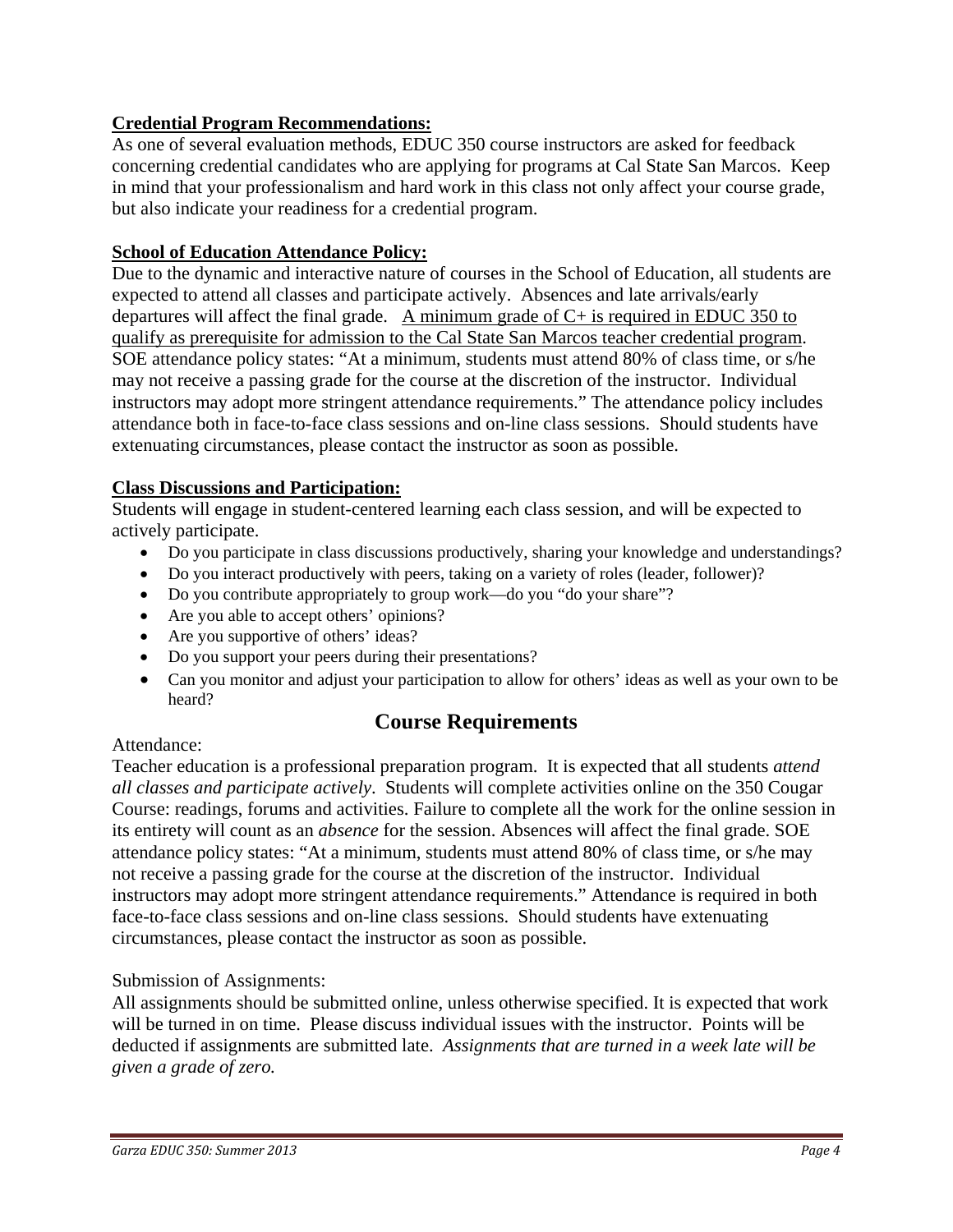Hybrid Class (with online sessions):

Note: This is a hybrid class, which means one or more class sessions will be conducted online. It is your responsibility to complete the work assigned for each online class session. You will be graded for participation in these required activities. Some online class sessions will allow you to interact at your convenience by a due date. Other online class sessions may require your participation at a designated time and the use of a head set with usb cable.

## Expectations for written work:

Students are expected to adhere to academic honesty and integrity, standards of dependability, confidentiality and writing achievement. Writing that is original, clear and error-free is a priority for the School of Education. Hand-written assignments will not be accepted. Keep a digital copy of all assignments for use in your teaching portfolio.

## **Required Texts & Materials:**

- Sadker, D. and Zittleman, K. (2012). *Teachers, Schools, and Society: A Brief Introduction to Education,*" (3rd edition), McGraw Hill.
- Villa, R. A. and Thousand, J. S. (2005). *Creating an Inclusive School* (2<sup>nd</sup> ed.). Alexandria, VA: Association for Supervision and Curriculum Development. http://www.ascd.org/publications/books/105019.aspx
- Nieto, Sonia. (2006). *Why We Teach*. NY: Teachers College Press. ISBN 0807745936, Approximately \$12 - 20.
- Head set for web-conferencing: Recommended: USB Headset H360 with microphone Logitech is recommended

## **Field Work:**

In addition to in-class work, assigned readings and projects, **students will participate in 45 hours of supervised fieldwork assignments in a variety of public school settings**. Details on the fieldwork are found on the SoE syllabus webpage, at the top of the list of syllabi for this semester. Documentation of these hours is **required** to receive a grade in EDUC 350. Cal State San Marcos students are expected to adhere to professional standards in their dress and behavior in the field. Required clearances (fingerprints, TB test) are the responsibility of the student. A recommendation (usually from the classroom teacher where most of the fieldwork is done, also known as a Field Experience Recommendation) is a requirement for admission to the Cal State San Marcos Teacher Credentialing programs.

## **Assignments and grading:**

 admission to the Cal State San Marcos teacher credential program. Please note: A minimum grade of C+ is required in EDUC 350 to qualify as prerequisite for

## **Grading Scale:**

 $A = 93-100$  %,  $A = 90-92$  %,  $B = 87-89$ %,  $B = 83-86$ %,  $B = 80-82$ %,  $C = 77-79$ %,  $C = 73-$ 71%,  $C = 70 - 72$ %,  $D = 60 - 69$ %,  $F = 0 - 59$ %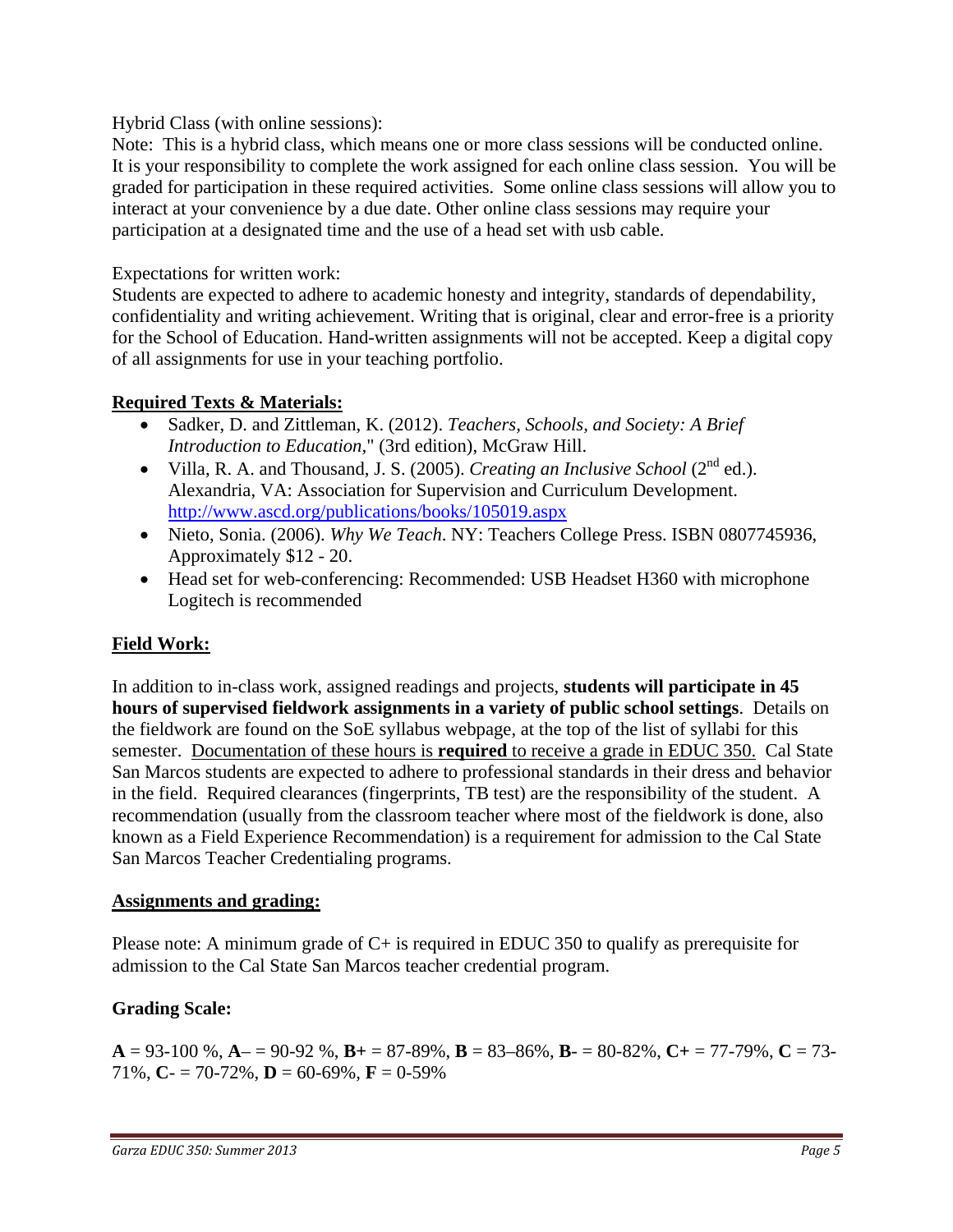| Web-Based Learning:                                   | 26 %      |
|-------------------------------------------------------|-----------|
| Online Session Activities and Q&A Forums              |           |
| <b>Current Event in Education Report</b>              | 8 %       |
| Special Education Inclusion ("Outsider") Essay        | 13 %      |
| Interview of a Teacher Paper                          | 18 %      |
| Personal Philosophy of Schooling, Learning & Teaching | 20 %      |
| Classroom Observation Reports $(x 4)$                 | 15 %      |
| Field Work Record -verifying 45 hours of observation  | pass/fail |

## **ASSIGNMENT DESCRIPTIONS**

### **Web-Based Learning:**

### *Reading Q&A Forums*

The Reading Q&A is an opportunity to consider central concepts in the readings and be wellinformed in order to engage fully in course. Each Q&A forum contains questions in the left hand column and students write answers in the right hand column. Answers are typically concise and they *must be based on or refer to the readings*. In addition, students should be prepared to share their answers during class*.* No credit will be given for late submissions.

### *Online Session Activities*

Students complete activities online in the EDUC 350 Cougar Course. The online readings, discussion forums and activities are the substance of student participation in online sessions, as indicated in the schedule. Instructions for how to participate fully in the online activities are provided on the cougar course. Students should make sure to complete all the work for each online session. Failure to complete all the work in its entirety for the online session will count as an absence. Work completed during online sessions is evaluated based on the extent to which it meets the requirements for each activity. The due date and time for submitting work for online session is 11:30 pm the same date that the regular class session is scheduled, unless otherwise specified by the instructor.

## **Current Events in Education Report**

Students research current events in education (CE) from the week's news in K-12 education. The CE information may be from television, radio, internet (e.g., www.edweek.org/), newspaper, or magazine, and may pertain to local, national/, or international educational issues. First, students choose **one** CE of that is of significance and/or interest to them. Then, students use the CE report template to write the CE report. The CE should not exceed 300 words (one page) and must follow the template.

Finally, students share their CE with their group members in their group's Current Events Forum on Cougar Course. *Group members must read and comment on each CE report shared by each of the members in their group.* It is recommended that the student's comments focus on the interests, issues and questions that the CE raises for the student. Comments should be approximately 50 words in length.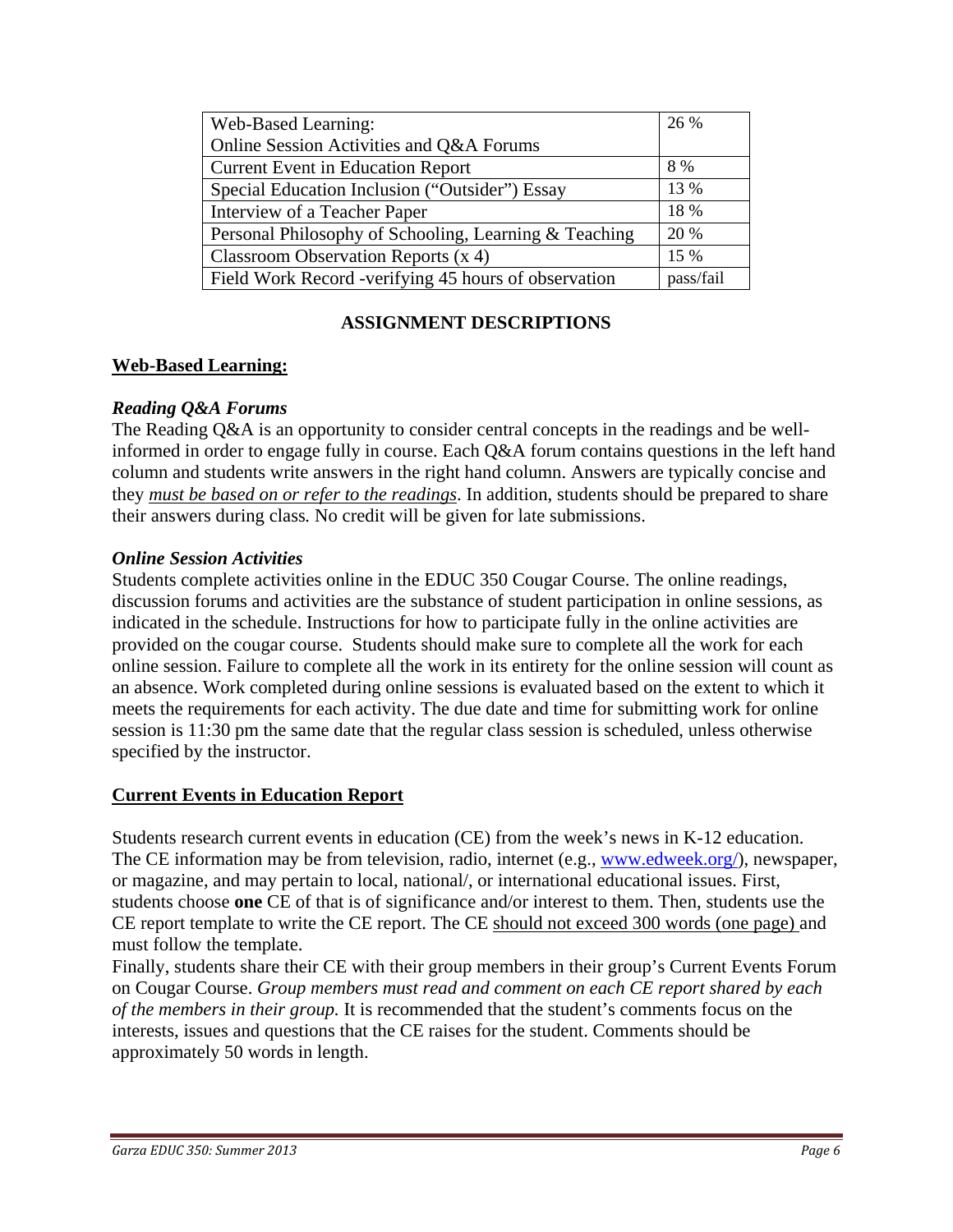| <b>CE Report Template</b>                                                                   |  |  |
|---------------------------------------------------------------------------------------------|--|--|
| State your name and state the source of the CE information,                                 |  |  |
| Be sure to include the <i>name of source</i> , <i>title of CE and date of publication</i> . |  |  |
| Summarize in your own words $2 - 3$ main point(s) of the CE information.                    |  |  |
| Share one quote from the source that illustrates one of these main points                   |  |  |
| Explain what issue in education this CE is related to                                       |  |  |
| Explain why this educational issue is of significance and/or interest to you                |  |  |
| Share one question that this CE raises for you                                              |  |  |

## **Classroom Observation Reports**

Students conduct observations in 4 educational settings: high school, middle school, elementary school, special setting. Students should determine at least 2 or 3 areas of focus during their observation (see document: "focus areas for classroom observations"). Based on their observations, students complete 4 observation reports making sure to organize their written observation reports in the required format, posted on the cougar course. No handwritten observations will be accepted. Students complete one classroom observation report for each of the following 4 settings: high school, middle school, elementary school, special setting. Place all 4 reports in one document and submit to Cougar Courses by the due date.

## **Special Education Inclusion (The "Outsider") Essay**

Many students with special needs come to view themselves as *outsiders* because they are labeled as different from the typical student. But most have experienced some sense of being an outsider during their schooling, K-12. After reading chapters 1-3 in *Creating an Inclusive School*  and at least two of the *Voices of Inclusion*, (from the chapter in the Villa & Thousand text) students write **a reflective essay** (3 pages, double spaced, Times New Roman font, size 11). Students submit the assignment on Cougar Course site.

| Essays must menute the components in the following cheeking |                                                                                                                                                                                                                                                                                                                                                                                                                                                              |  |  |  |
|-------------------------------------------------------------|--------------------------------------------------------------------------------------------------------------------------------------------------------------------------------------------------------------------------------------------------------------------------------------------------------------------------------------------------------------------------------------------------------------------------------------------------------------|--|--|--|
| X                                                           | <b>Components of reflective essay</b>                                                                                                                                                                                                                                                                                                                                                                                                                        |  |  |  |
|                                                             | Describe and explain the reason(s) for your own (or a friend's) <b>school</b> experience that caused<br>you to feel like an outsider (such as differences due to gender, religion, looks, beliefs/interests,<br>family situation, academic ability, etc.)<br>What experience(s) $\&$ personal characteristics lead to the feeling of being different?                                                                                                        |  |  |  |
|                                                             | Why did this cause you to feel like an "outsider"?                                                                                                                                                                                                                                                                                                                                                                                                           |  |  |  |
|                                                             | Comment on this school experience that caused you to feel like an outsider<br>How did you react and cope with the situation?<br>Did you share your experience with any teachers? Did any teachers assist you?<br>٠<br>What could school staff, parents or friends have done to help?<br>$\bullet$<br>In what ways did this experience change you? What did you "learn" from this experience?<br>How might this experience make you a more sensitive teacher? |  |  |  |
|                                                             | Make 1 to 2 specific connections to the VT text, making sure to quote the VT text in your<br>article and explain the connection.                                                                                                                                                                                                                                                                                                                             |  |  |  |

Essays must include the components in the following checklist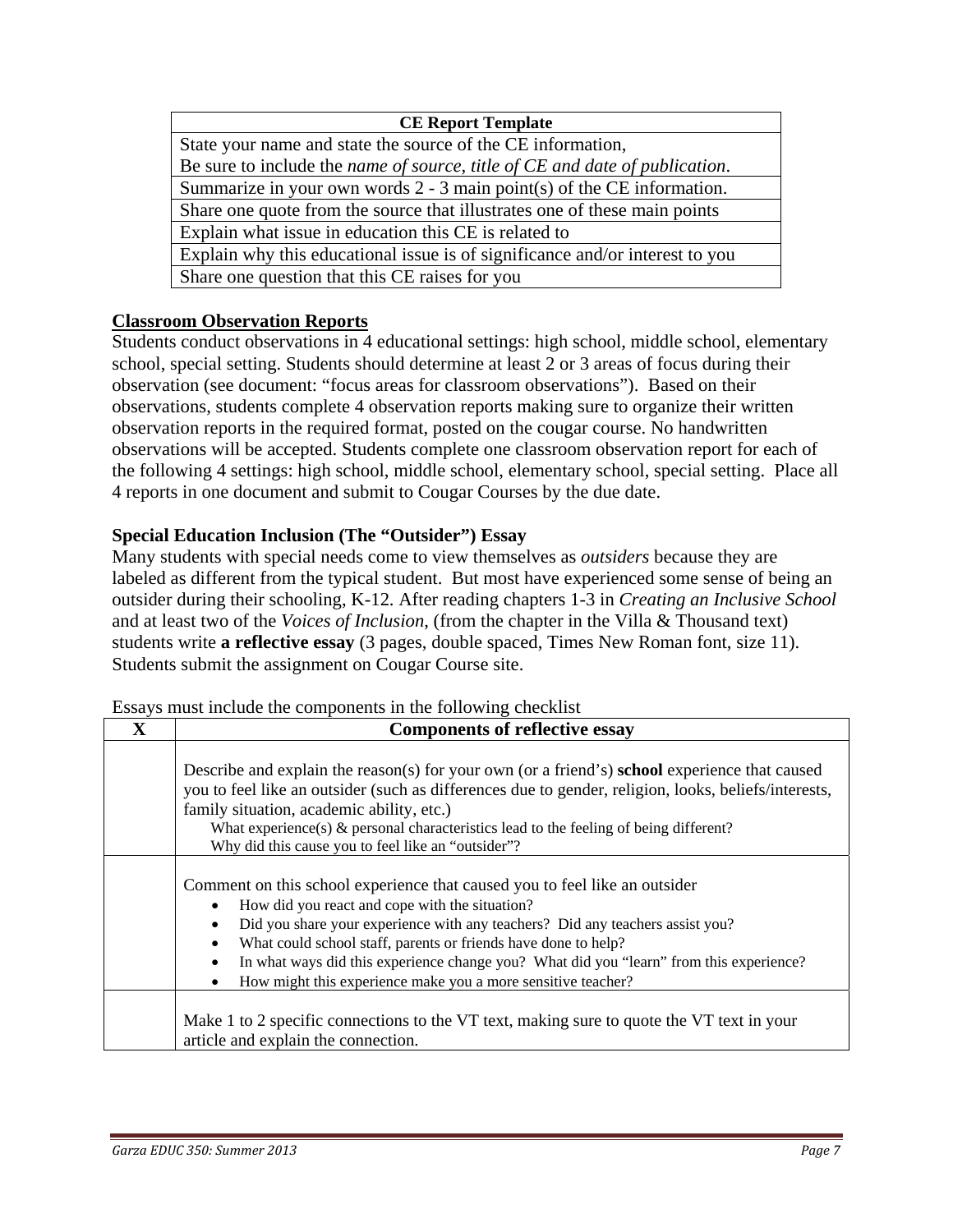#### **Personal Philosophy of Schooling, Learning and Teaching Education "My Philosophy of Education" Paper**

Write a 4-5 page paper (double spaced, Times New Roman font, size 11) that explains your personal philosophy of schooling, learning and teaching. Follow the template below, and selfassess before you turn in the paper. The written report is submitted to the instructor via the Cougar Course site**.** 

#### **Paper Introduction**

Name your philosophy (or combination of philosophies) as described by Grant & Gillette Ch 8. Explain why you are attracted to this philosophical stance. Is it due to your own schooling and/or background, what you've seen in schools since your own school days, the influence of particular persons, texts, other experiences with children/youth, etc.? Describe the level of schooling and subject field(s) you hope to teach.

#### **Nature of schooling**

Describe what you believe is the purpose of schooling in a democracy. How will you as a teacher help achieve these purposes? Give 1-2 examples of how this will look in your classroom/career.

#### **Nature of the learner**

Describe what you believe is the nature of the learner. What are your thoughts about the students you will teach? What do they need from a teacher? Give 1-2 examples of how this will look in your classroom.

#### **Nature of the teaching/learning process**

 meaningful learning activities? Describe what you believe is the nature of the teaching/learning process?. What do you believe counts as knowledge and how should it be presented? How will you as a teacher use subject matter and other experiences to guide students toward Give 1-2 examples of how this will look in your classroom.

#### **Teacher dispositions and actions**

 Describe what behavior (disposition/attitude & actions) you will exhibit in order to carry out your philosophical position.

Give 1-2 examples of how this will look in your career.

#### **Conclusion**

Recap your philosophy.

What are your outstanding questions/concerns/thoughts about becoming a teacher?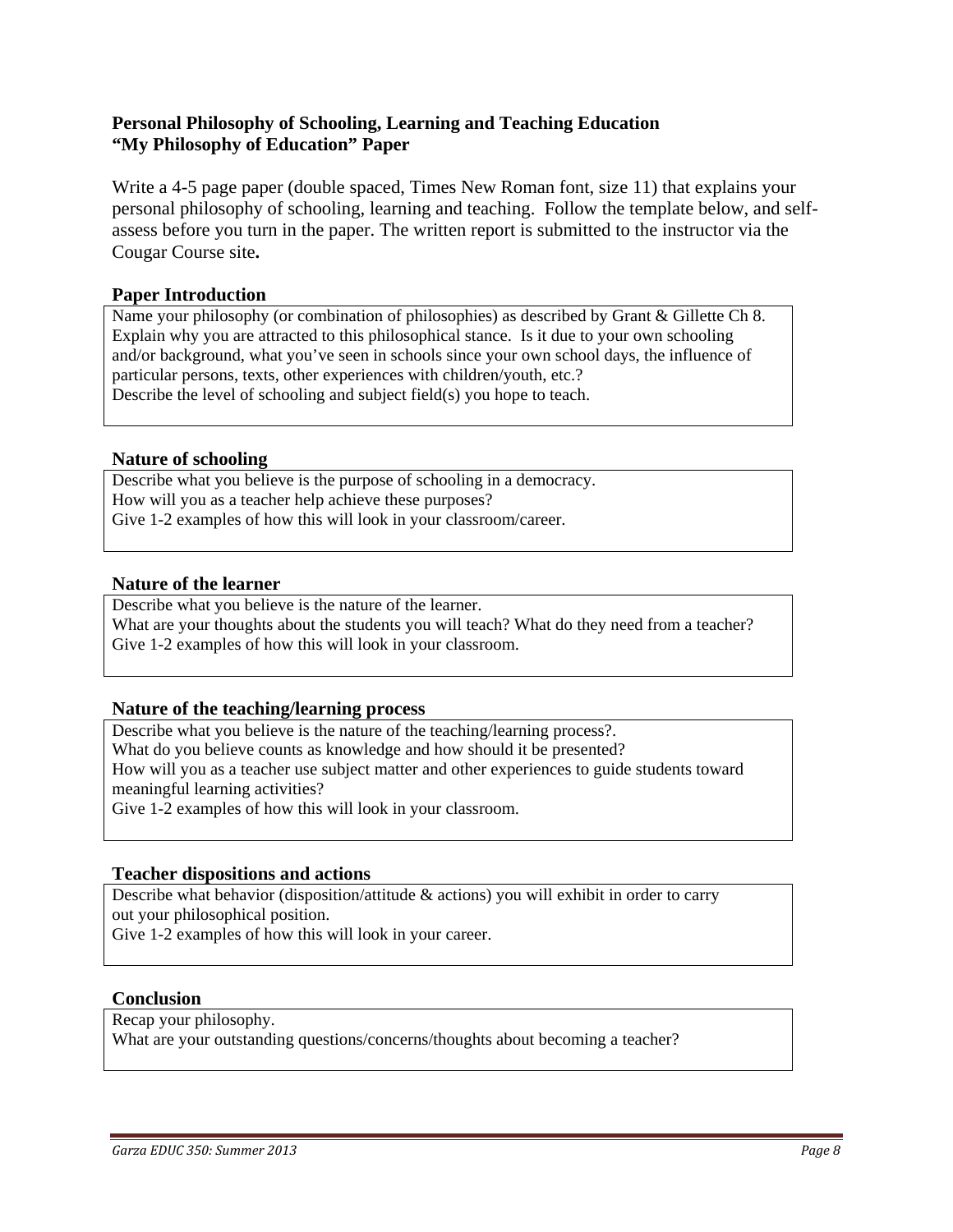#### **Interview of a Teacher Paper**

The purpose is the Interview of a Teacher assignment is to gain insights about the profession of teaching by analyzing the information gathered by interviewing a teacher with a distinct philosophy and experience. First, students interview a teacher and take notes. Second, students use the information from the interview to write a 3–4 page **analytical paper** that contains all components indicated in the checklist.

#### *FIRST: Gather information:*

Interview a current or retired teacher who has had at least 3 years of full–time experience in elementary, middle, or secondary school classrooms. Suggested questions are:

- Why did the teacher choose to enter teaching? How attractive was the profession to prospective teachers at that time? What were the other career paths available; were any others seriously considered? Does the teacher have any regrets about becoming a teacher?
- What is the teacher's metaphor for "teaching" or "teacher"?
- What professional education did the teacher have? How helpful was it in learning to teach? At what point did the teacher feel comfortable as a teacher?
- made? To what extent were those moves voluntary? For current teachers, are further moves desired? If What career moves (school buildings, grade level, special students, subject matter, etc.) has the teacher so, what are they, and why?
- What were/are the teacher's goals for the education of students? Have these goals changed over the years?
- about his/her students' lives and needs? What have been the teacher's experiences with in working with students from different backgrounds? What are the main features of the teacher's approach toward teaching? How did/does the teacher learn
- individual students or activities, or are the memories more general? What are some favorite memories from the teacher's classroom? Does the teacher tend to remember
- What have been the major joys and frustrations of teaching? On what issues does the teacher feel strongly about making changes in the way that schooling occurs now? What does the teacher think of current "hot issues" in education? How does the teacher take action to address new reforms that impact his/her classroom?
- What has the teacher learned from being a teacher?

#### *SECOND: Write Analytical Paper*

After gathering information through the interview, students use the guidelines in the checklist below to ensure that their analytical paper contains all required components. The paper must follow these guidelines to receive credit. The written report is due via the Cougar Course site.

| X | components of analytical paper                                                                  |  |  |
|---|-------------------------------------------------------------------------------------------------|--|--|
|   | Introduction                                                                                    |  |  |
|   | Briefly describe the teacher interviewed<br>$\bullet$                                           |  |  |
|   | Protect teacher's confidentiality by using a pseudonym and masking identifying details          |  |  |
|   | Describe 1st theme that characterizes the information and analyze it                            |  |  |
|   | State the theme & state what the teacher said about it                                          |  |  |
|   | Explain what this information shows about the benefits and challenges of being a teacher        |  |  |
|   | What connection is there to course content?<br>$\bullet$                                        |  |  |
|   | Describe 2nd theme that best characterizes the information and analyze it                       |  |  |
|   | State the theme $\&$ state what the teacher said about it<br>$\bullet$                          |  |  |
|   | Explain what this information shows about the benefits and challenges of being a teacher        |  |  |
|   | What connection is there to course content?<br>$\bullet$                                        |  |  |
|   | Reflect on what you have learned from the interview. How does it confirm or challenge what you  |  |  |
|   | have been learning about becoming a teacher? What are the implications of what you have learned |  |  |
|   | through this interview for your thinking about becoming a teacher?                              |  |  |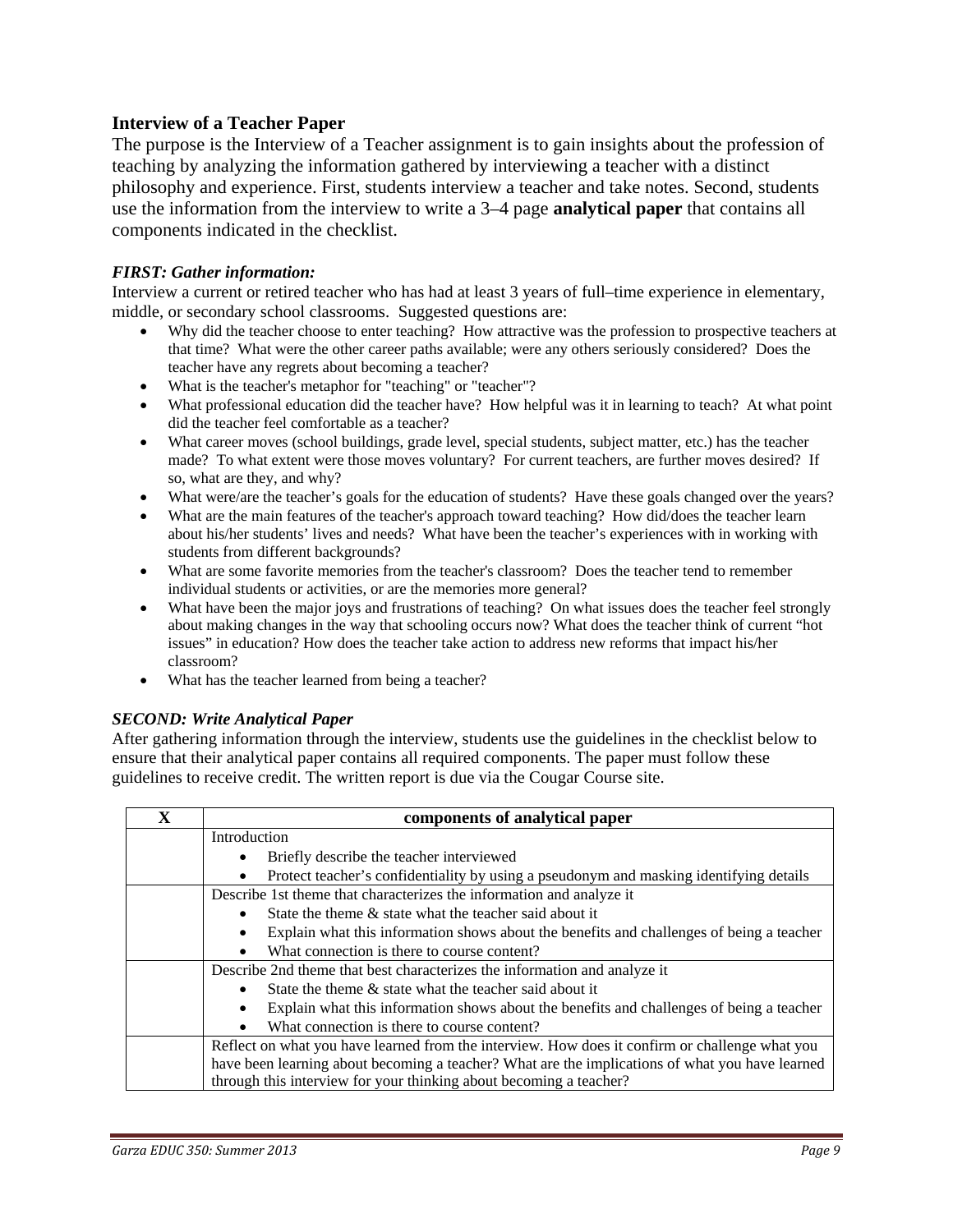### **EDUC 350 Course Schedule Summer 2013 Schedule is subject to change at the discretion of the instructor**

**Note:** As this is a hybrid course, some class sessions will be conducted online as indicated in the schedule.

| <b>Date</b>       | <b>Topics and activities</b>                    | <b>Assignment</b>                  |
|-------------------|-------------------------------------------------|------------------------------------|
| <b>First Week</b> | Course overview & assignment                    | <b>Readings:</b>                   |
| Session 1         | descriptions                                    | S&Z ch. 1                          |
| Tuesday           | Teaching as a profession                        | <b>TPE 12</b>                      |
| July 9            | Introduction to TPE 12                          | SoE website                        |
|                   | Mechanics of obtaining CA credential            | <b>Submit: TPE 12 table</b>        |
|                   | Orientation to SoE programs                     |                                    |
|                   |                                                 |                                    |
| <b>First Week</b> | Identify & explore the elements of various      | <b>Readings:</b>                   |
| Session 2         | educational philosophies.                       | S&Z ch. 6                          |
| Thursday          |                                                 | Online journal: Tomorrow's         |
| July 11           | (my philosophy – introduction)                  | Teacher                            |
| Sunday            | Submit assignments listed in the right          | <b>DUE</b>                         |
| July 14           | hand column by 11:30 pm Sunday night            | <b>Current Event Report</b>        |
| <b>DUE DATE</b>   | to the ED 350 cougar course                     | Forum - Introducing Ourselves      |
|                   |                                                 | Forum - Tomorrow's Teacher         |
|                   |                                                 | Forum - Q&A Readings Week2         |
| Second Week       | View & discuss Fat City video                   | <b>Readings:</b>                   |
| Session 3         | Special Education & inclusion                   | V&T ch. 1, 2 & 3;                  |
| Tuesday           | Nature of the learner                           | S&Z ch. 2                          |
| July 16           |                                                 | F.A.T. City: all 6 parts           |
| <b>ONLINE</b>     | <b>Current Event Report presentations</b>       | DUE:                               |
| Web-Session       | (my philosophy - nature of the learner)         | Your comments on your group        |
|                   |                                                 | members' Current Events            |
| Second Week       | Identify purposes $\&$ goals for education $\&$ | <b>Readings:</b>                   |
| Session 4         | their relationship to curriculum                | $S&Z$ ch. 9 $&ch. 10$ (curriculum) |
| Thursday          |                                                 | Goals of Ed Survey                 |
| July 18           | (my philosophy – nature of schooling)           | <b>Online: Standards websites</b>  |
|                   | (my philosophy - knowledge,                     | DUE:                               |
|                   | teaching/learng)                                | Waiver request (if applicable)     |
| Sunday            | Submit assignments listed in the right          | DUE:                               |
| July 21           | hand column by 11:30 pm Sunday night            | Sp. Ed. Inclusion "Outsider" Essay |
| <b>DUE DATE</b>   | to the ED 350 cougar course                     | Goals of Ed Survey                 |
|                   |                                                 | Forum - Response to F.A.T. City    |
|                   |                                                 | Forum - National CC Standards      |
|                   |                                                 | Forum - Q&A Readings Week3         |
| Third Week        | Identify knowledge, skills &                    | <b>Readings:</b>                   |
| Session 5         | attitudes/dispositions of effective teachers    | S&Z ch. 3 & ch. 11                 |
| Tuesday           |                                                 | Online video: "Believe in me"      |
| July 23           | (my philosophy – nature of teachng/learng)      |                                    |
| <b>ONLINE</b>     | (my philosophy – teacher dispositions)          |                                    |
| Web-Session       |                                                 |                                    |
| Third Week        | Examine and determine relationships             | <b>Readings:</b>                   |
| Session 6         | among the components of instruction             | S&Z ch 11 (instruction)            |
| Thursday          |                                                 | Bloom's Taxonomy tutorials         |
| July 25           | (my philosophy – nature of teachng/learng)      |                                    |